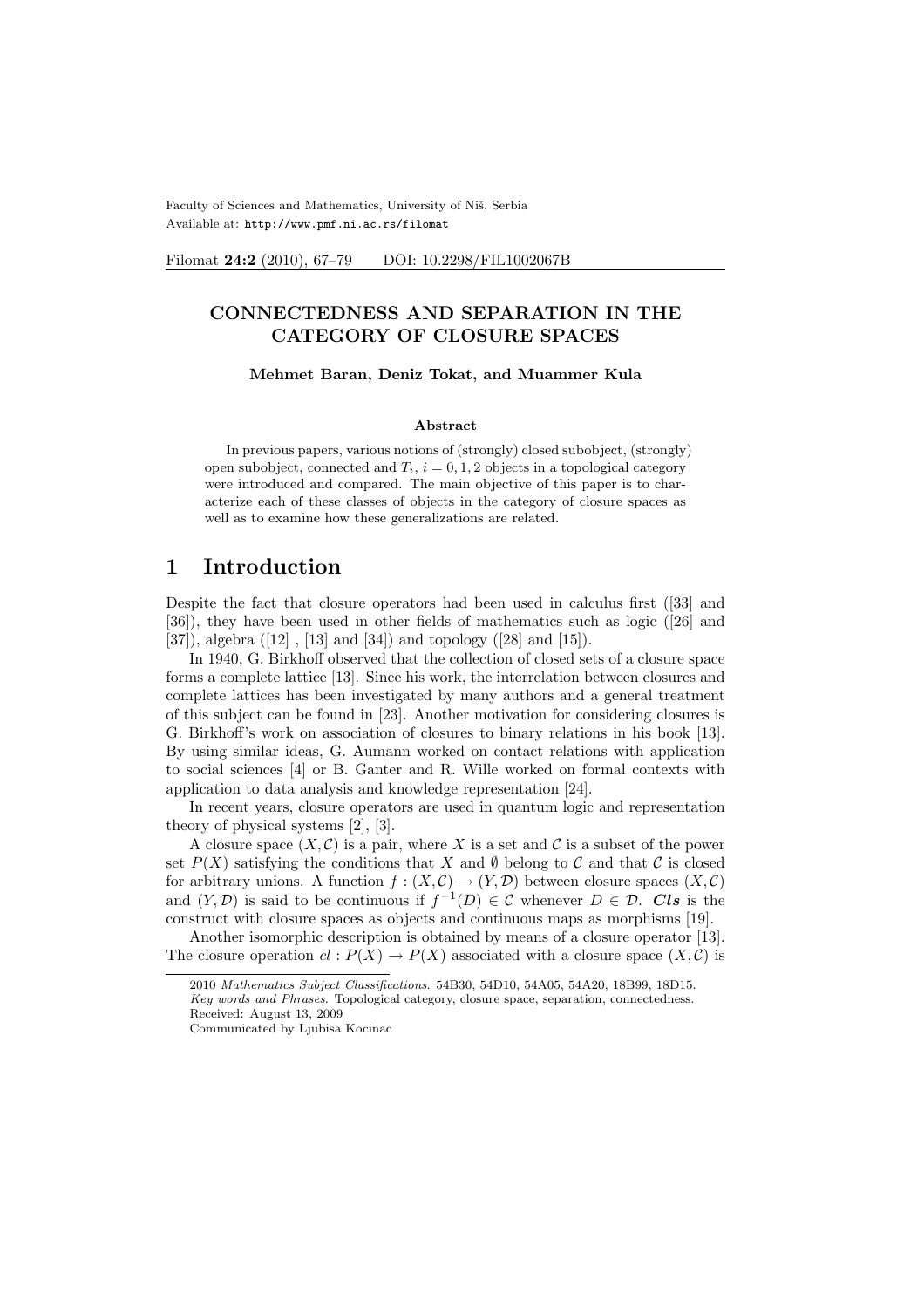defined in the usual way by  $x \in c \, A \iff (\forall C \in \mathcal{C} : x \in C \Rightarrow C \cap A \neq \emptyset)$  where  $A \subset X$  and  $x \in X$ . This closure need not be finitely additive, but it does satisfy the conditions  $cl\emptyset = \emptyset$ ,  $(A \subseteq B \Rightarrow clA \subseteq clB)$ ,  $A \subseteq clA$ , and  $cl(clA) = clA$  whenever A and  $B$  are subsets of  $X$ . Continuity is then characterized in the usual way [19].

Finally, closure spaces can also be equivalently described by means of neighborhood collections of the points. These neighborhood collections satisfy the usual axioms, except for the fact that the collections need not be filters. So in a closure space  $(X, \mathcal{C})$  the neighborhood collection of a point x is a non empty stack (in the sense that with every  $V \in \mathcal{N}(x)$  also every W with  $V \subset W$  belongs to  $\mathcal{N}(x)$ , where every  $V \in \mathcal{N}(x)$  contains x and  $\mathcal{N}(x)$  satisfies the open kernel condition [19].

The notions of "closedness" and "strong closedness" in set based topological categories are introduced by Baran [5], [6] and it is shown in [8] that these notions form an appropriate closure operator in the sense of Dikranjan and Giuli [20] in some well-known topological categories. Moreover, various generalizations of each of  $T_i$ ,  $i = 0, 1, 2, 3, 4$  separation properties for an arbitrary topological category over Set, the category of sets are given and the relationship among various forms of each of these notions are investigated by Baran in [5], [7], [9] and [10].

Recently, complete objects in the category of  $T_0$  closure spaces is characterized by D. Deses et al. [19] and a cartesian closed topological hull and quasitopos hull of the construct  $Cls$  of closure spaces is constructed by V. Claes et al. (see [16] and  $[17]$ .

The main goal of this paper is

- 1. to characterize the (strongly) closed and (strongly) open subspace of a closure space,
- 2. to give the characterization of each of the various notions of connected, and  $T_i$ ,  $i = 0, 1, 2$  closure spaces,
- 3. to examine how these generalizations are related.

# 2 Preliminaries

A closure space  $(X, \mathcal{C})$  is a pair, where X is a set and C is a subset of the power set  $P(X)$  satisfying the conditions that X and  $\emptyset$  belong to C and that C is closed for arbitrary unions. A function  $f : (X, \mathcal{C}) \to (Y, \mathcal{D})$  between closure spaces  $(X, \mathcal{C})$  and  $(Y, \mathcal{D})$  is said to be continuous if  $f^{-1}(D) \in \mathcal{C}$  whenever  $D \in \mathcal{D}$ . Cls is the category with closure spaces as objects and continuous maps as morphisms [19].

Cls is a topological category [21] and  $Top$ , the category of topological spaces, is embedded in  $Cls$  as a full bicoreflective subconstruct [16].

Note that a source  $\{f_i : (X, \mathcal{C}) \to (Y_i, \mathcal{C}_i), i \in I\}$  is initial in Cls iff  $\mathcal{C} = \{U \subset$  $X: U = \bigcup f_i^{-1}(U_i), U_i \in C_i \}$  [25].

Similarly, an epi sink  $f_i: (Y_i, C_i) \to (X, C)$  is final in Cls iff  $C = \{U \subset X :$  $f_i^{-1}(U) \in \mathcal{C}_i$ , for all  $i \in I$ .

In particular: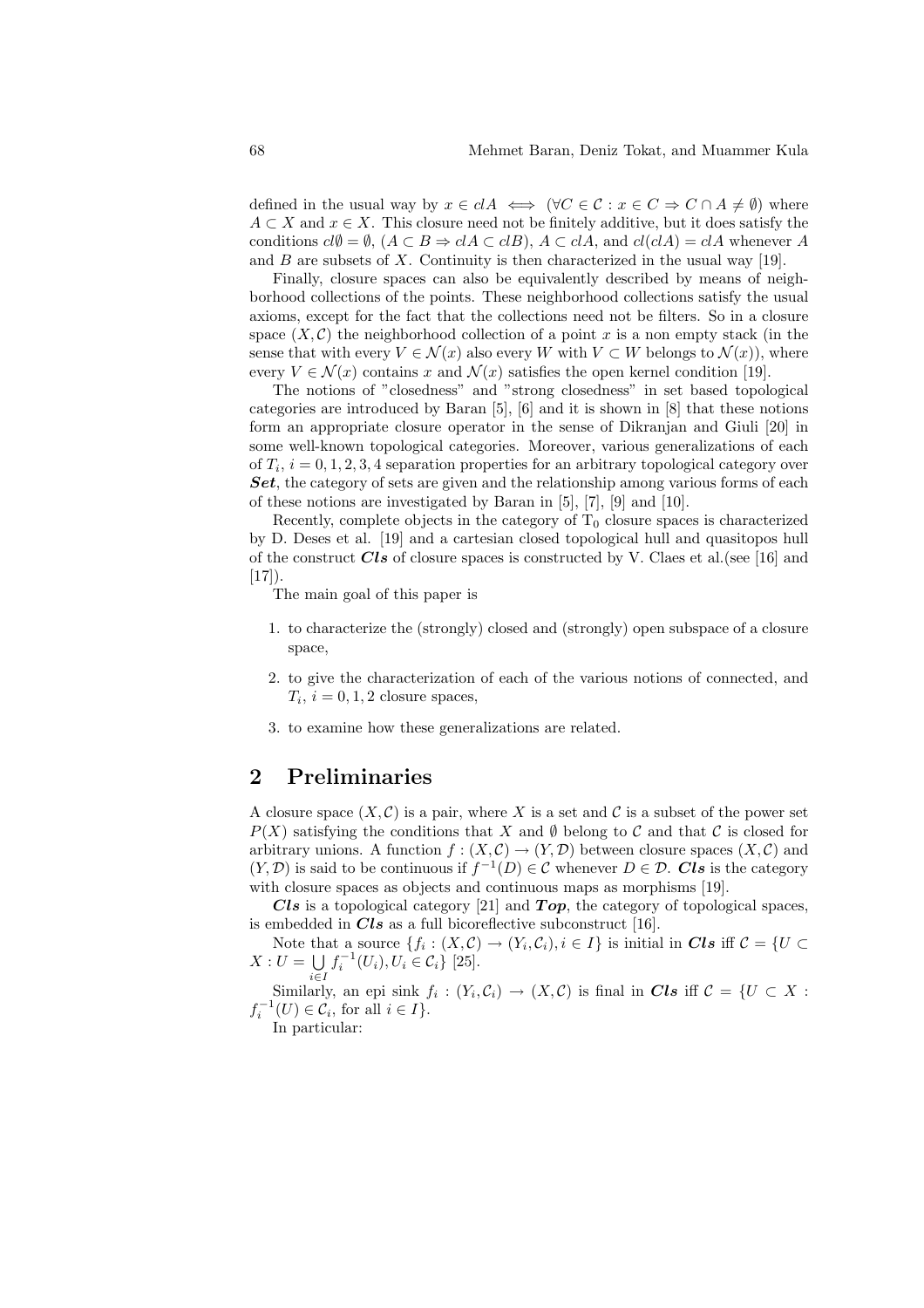- 1. The embeddings  $f: X \to Y$  are the injective maps such that a subset of X is open iff it is inverse image by  $f$  of an open set of  $Y$ .
- 2. Let  $\{(X_i,\mathcal{C}_i)\}\$ be a collection of closure spaces and X be the product of the sets  $X_i$ , i.e.,  $X = \Pi_i X_i$ . The product structure on X is the class  $\mathcal{C} = \{U \subset$  $X:U=$ i∈I  $\pi_i^{-1}(U_i), U_i \in \mathcal{C}_i$ , where  $\pi_i: X \to X_i$  are the projection maps.
- 3.  $(X, \mathcal{C})$  is a discrete space iff  $\mathcal{C} = P(X)$  and it is an indiscrete space iff  $\mathcal{C} =$  $\{X,\emptyset\}.$

#### 3 Connected Closure Spaces

In this section, the (strongly) closed and (strongly) open subobjects of an object are characterized in the category of closure spaces. Furthermore, the characterization of each of the various notions of the connected objects in this category are given.

Let B be a set and  $p \in B$ . Let  $B \vee_p B$  be the wedge at p ([5] p.334), i.e., two disjoint copies of B identified at p, i.e., the pushout of  $p: 1 \rightarrow B$  along itself (where 1 is the terminal object in Set. More precisely, if  $i_1$  and  $i_2 : B \to B \vee_p B$  denote the inclusion of B as the first and second factor, respectively, then  $i_1p = i_2p$  is the pushout diagram. A point x in  $B \vee_p B$  will be denoted by  $x_1(x_2)$  if x is in the first (resp. second) component of  $B \vee_p B$ . Note that  $p_1 = p_2$ .

The principle p–axis map,  $A_p : B \vee_p B \to B^2$  is defined by  $A_p(x_1) = (x, p)$ and  $A_p(x_2) = (p, x)$ . The skewed p–axis map,  $S_p : B \vee_p B \to B^2$  is defined by  $S_p(x_1) = (x, x)$  and  $S_p(x_2) = (p, x)$ .

The fold map at  $p, \nabla_p : B \vee_p B \to B$  is given by  $\nabla_p(x_i) = x$  for  $i = 1, 2$  [5], [6]. Note that the maps  $S_p$  and  $\bigtriangledown_p$  are the unique maps arising from the above pushout diagram for which  $S_p i_1 = (id, id) : B \to B^2$ ,  $S_p i_2 = (p, id) : B \to B^2$ , and  $\bigtriangledown_p i_j = id, j = 1, 2$ , respectively, where,  $id : B \to B$  is the identity map and  $p : B \to B$  is the constant map at p.

The infinite wedge product  $\vee_p^{\infty} B$  is formed by taking countably many disjoint copies of B and identifying them at the point p. Let  $B^{\infty} = B \times B \times ...$  be the countable cartesian product of B. Define  $A_p^{\infty}$  :  $\vee_p^{\infty} B \to B^{\infty}$  by  $A_p^{\infty}(x_i) =$  $(p, p, ..., p, x, p, ...)$ , where  $x_i$  is in the *i*-th component of the infinite wedge and x is in the *i*-th place in  $(p, p, ..., p, x, p, ...)$  and  $\bigtriangledown_p^{\infty} : \vee_p^{\infty}B \longrightarrow B$  by  $\bigtriangledown_p^{\infty}(x_i) = x$  for all  $i \in I$  [5], [6].

Note, also, that the map  $A_p^{\infty}$  is the unique map arising from the multiple pushout of  $p: 1 \to B$  for which  $A_p^{\infty} i_j = (p, p, ..., p, id, p, ...) : B \to B^{\infty}$ , where the identity map,  $id$ , is in the j-th place [8].

**Definition 1.** (cf. [5] or [6]) Let  $\mathcal{U} : \mathcal{E} \longrightarrow Set( = the \ category \ of \ sets) \ be \ a$ topological functor, X an object in  $\mathcal E$  with  $\mathcal U(X) = B$ . Let F be a nonempty subset of B. We denote by  $X/F$  the final lift of the epi  $U\text{-sink } q : U(X) = B \rightarrow B/F =$  $(B\backslash F) \cup \{*\}$ , where q is the epi map that is the identity on  $B\backslash F$  and identifying F with a point  $\ast$  [5]. Let p be a point in B.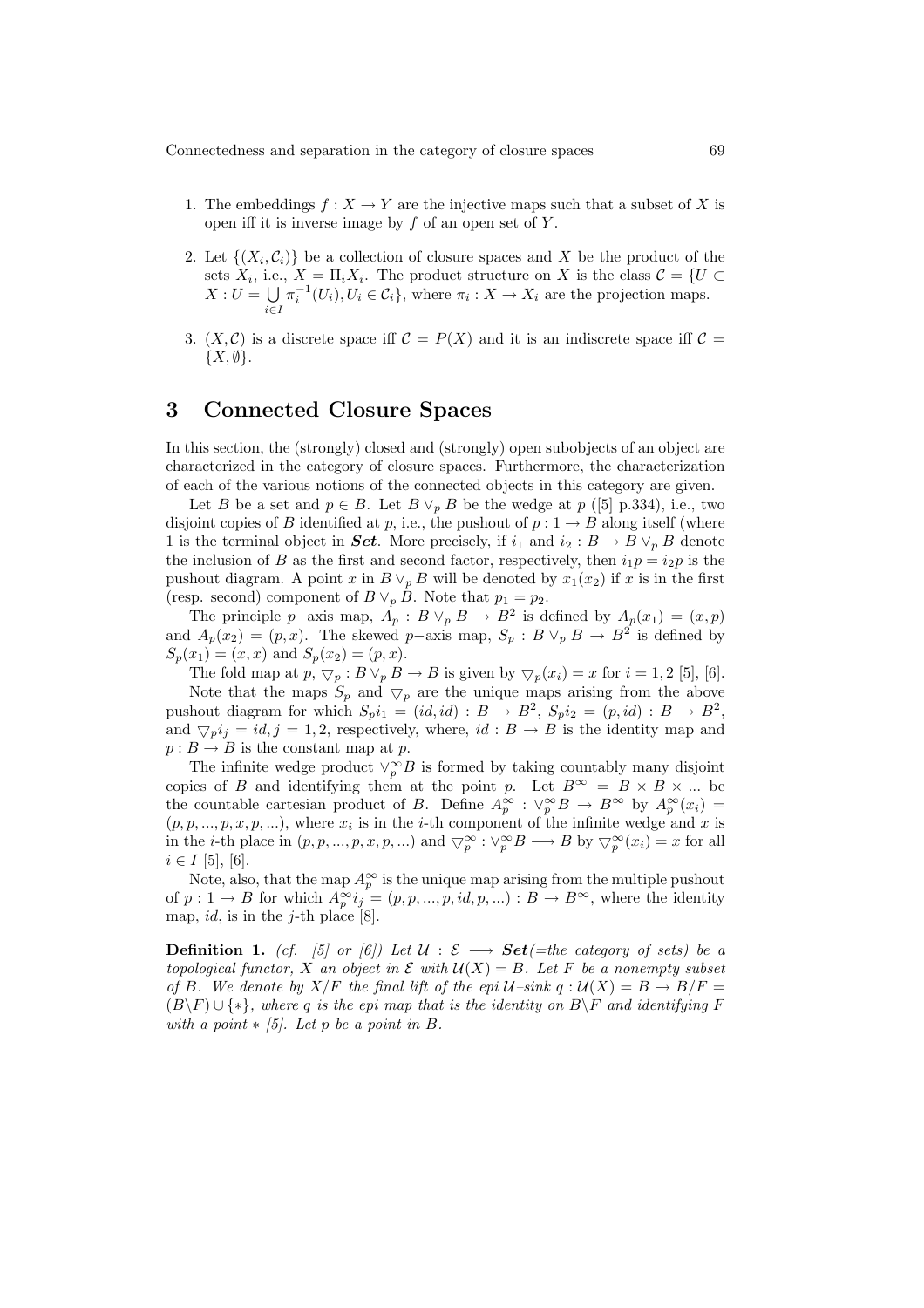- 1. X is  $T_1$  at p iff the initial lift of the U−source  $\{S_p : B \vee_p B \longrightarrow U(X^2) = B^2\}$ and  $\nabla_p : B \vee_p B \longrightarrow UD(B) = B$  is discrete, where D is the discrete functor which is a left adjoint to U.
- 2. p is closed iff the initial lift of the U-source  $\{A_p^{\infty} : \vee_p^{\infty}B \longrightarrow U(X^{\infty}) = B^{\infty}$ and  $\bigtriangledown : \vee_p^{\infty} B \longrightarrow UD(B) = B$  is discrete.
- 3.  $F \subset X$  is closed iff  $\{*\}$ , the image of F, is closed in  $X/F$  or  $F = \emptyset$ .
- 4.  $F \subset X$  is strongly closed iff  $X/F$  is  $T_1$  at  $\{*\}$  or  $F = \emptyset$ .
- 5. If  $B = F = \emptyset$ , then we define F to be both closed and strongly closed.

**Remark 1.** 1. In Top, the notion of closedness coincide with the usual one  $\lceil 5 \rceil$  and M is strongly closed iff M is closed and for each  $x \notin M$  there exists a neighbourhood of M missing x [5]. If a topological space is  $T_1$ , then the notions of closedness and strong closedness coincide [5].

2. In general, for an arbitrary topological category, the notions of closedness and strong closedness are independent of each other (see [6] and [11]). Even if  $X \in \mathcal{E}$ is  $T_1$ , where  $\mathcal E$  is a topological category, then these notions are still independent of each other (see [6] and  $[11]$ ).

**Theorem 1.** Let  $(X, \mathcal{C})$  be a closure space and  $p \in X$ .  $(X, \mathcal{C})$  is  $T_1$  at p iff  $X = \{p\}$ .

*Proof.* Suppose  $(X, \mathcal{C})$  is  $T_1$  at p and  $X \neq \{p\}$ . Then there exists  $x \in X$  with  $x \neq p$ . Since  $(X, \mathcal{C})$  is  $T_1$  at  $p$ ,  $\{x_1\} = \nabla_p^{-1}(\{x\}) \cup S_p^{-1}(W)$ , where  $W \in \mathcal{C}^2$  and  $\mathcal{C}^2$  is the product structure on  $X \times X$ . Note that  $\{x_1\} = \nabla_p^{-1}(\{x\}) \cup S_p^{-1}(W) \supset \nabla_p^{-1}(\{x\}) =$  ${x_1, x_2}$  which is a contradiction. Hence,  $X = {p}.$ 

Conversely, let  $X = \{p\}$ . Note that the only closure structure on X is given by  $C = \{\emptyset, \{p\}\}=P(X)$ . It follows from Definition 1 that  $(X, \mathcal{C})$  is  $T_1$  at p.  $\Box$ 

**Theorem 2.** Let  $(X, \mathcal{C})$  be a closure space and  $p \in X$ .  $\{p\} \subset X$  is closed iff  $X = \{p\}.$ 

*Proof.* Suppose  $\{p\} \subset X$  is closed but X is not a singleton, i.e., there exists  $x \in X$ with  $x \neq p$ . Note that  $x_i \in \vee_p^{\infty} X$ ,  $A_p^{\infty}(x_i) = (p, p, ..., p, x, p, ...) \in X^{\infty}$  and  $\bigtriangledown_{p}^{\infty}(x_i) = x$  for all  $i \in I$ . Since  $\{p\}$  is closed in X, by Definition 1 (2), the initial lift of  $A_p^{\infty}$  and  $\bigtriangledown_p^{\infty}$  is discrete and consequently,  $\{x_i\} \in P(\vee_p^{\infty} X)$ , the discrete structure on  $\vee_p^{\infty} X$ . We have  $\{x_i\} = (\nabla_p^{\infty})^{-1} (\{x\}) \cup (A_p^{\infty})^{-1} (W)$ , where  $\{x\} \in P(X)$ and  $W \in \mathcal{C}^{\infty}$ , the product structure on  $X^{\infty}$ . Since  $(\nabla_p^{\infty})^{-1}(\lbrace x \rbrace) = \lbrace x_1, x_2, ...\rbrace$ , it follows that  $\{x_i\} = (\nabla_p^{\infty})^{-1}(\{x\}) \cup (A_p^{\infty})^{-1}(W) \supset \{x_1, x_2, ...\}$  which is a contradiction. Hence, we must have  $X = \{p\}.$ 

Conversely, if  $X = \{p\}$ , then  $X^{\infty} = \{(p, p, ...) \} = \vee_p^{\infty} X$ . Consequently, by Definition 1,  $X = \{p\}$  is closed.  $\Box$ 

**Theorem 3.** Let  $(X, \mathcal{C})$  be a closure space.  $\emptyset \neq F \subset X$  is closed iff  $F = X$ .

*Proof.* Let  $(X, \mathcal{C})$  be a closure space and F be a nonempty subset of X. By Definition 1, F is closed iff  $\{*\}$  is closed in  $X/F$  iff, by Theorem 2, we have  $X/F = \{*\}$ iff  $F = X$ .  $\Box$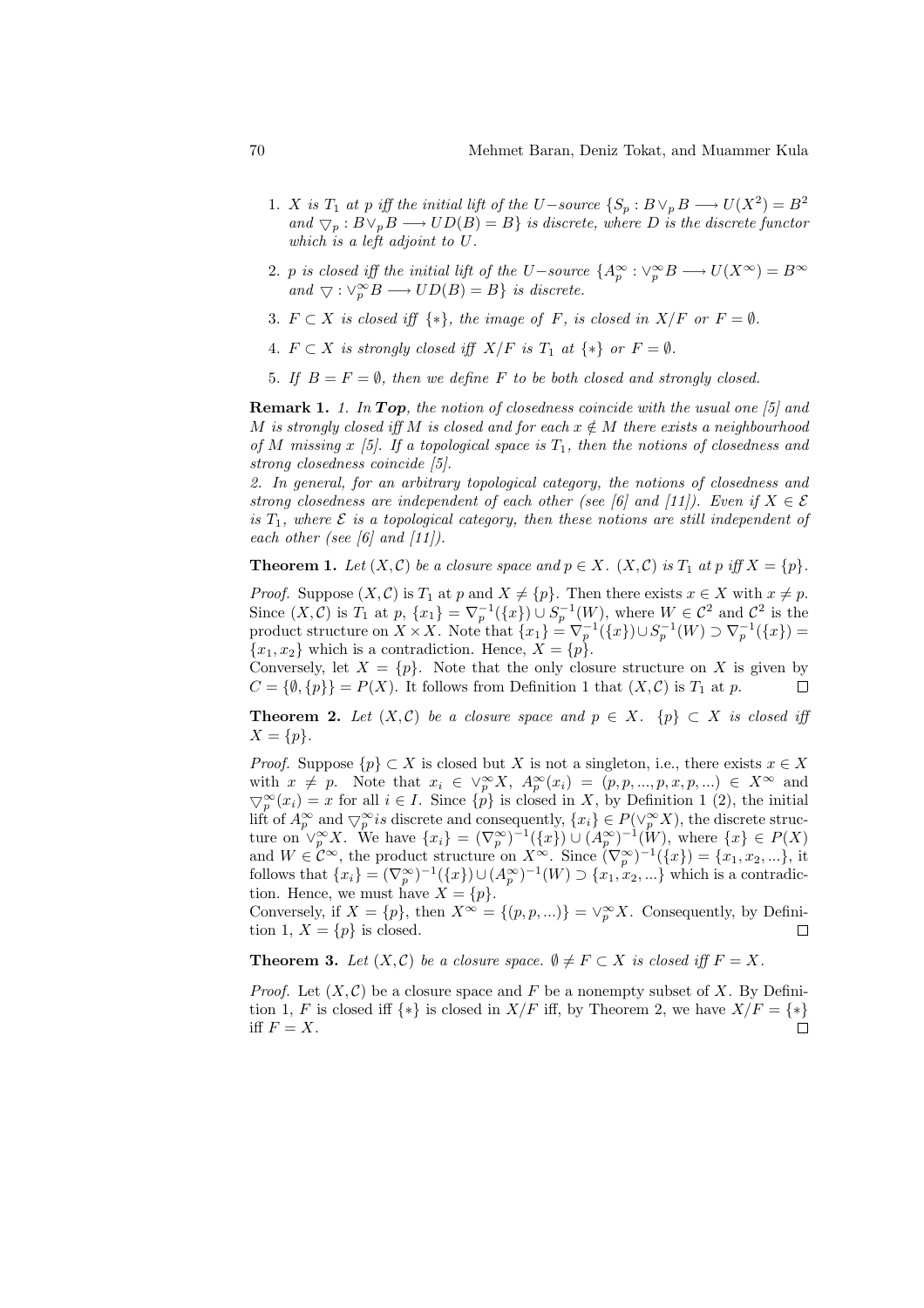**Theorem 4.** Let  $(X, \mathcal{C})$  be a closure space.  $\emptyset \neq F \subset X$  is strongly closed iff  $F = X$ .

*Proof.* Let  $(X, \mathcal{C})$  be a closure space and F be a nonempty subset of X. By Definition 1, F is strongly closed iff  $X/F$  is  $T_1$  at  $\{*\}$  iff, by Theorem 1,  $X/F = \{*\}$  iff  $F = X$ .  $\Box$ 

Note that in  $Top$  the notion of openness coincide with the usual one [11]. If a topological space is  $T_1$ , then the notions of openness and strong openness coincide [11].

We now give the characterization the various notions of connectedness in the category of closure spaces.

**Definition 2.** Let  $\mathcal{E}$  be a topological category over **Set** and X be an object in  $\mathcal{E}$ .  $X$  is D-connected iff any morphism from  $X$  to discrete object is constant (cf. [11],  $[14]$ ,  $[29]$ ,  $[35]$ ).

Note that for the category  $\boldsymbol{Top}$  of topological spaces, the notion of D-connectedness coincides with the usual notion of connectedness.

**Theorem 5.** Let  $(X, \mathcal{C})$  be a closure space.  $(X, \mathcal{C})$  is D-connected iff for any  $U, V \in$ C with  $U \neq \emptyset \neq V$ ,  $U \cap V = \emptyset$ , then  $U \cup V \neq X$ .

*Proof.* Suppose that  $(X, \mathcal{C})$  is D-connected and the condition does not hold, i.e., there exists  $U, V \in \mathcal{C}$  with  $U \neq \emptyset \neq V$ ,  $U \cap V = \emptyset$ , then  $U \cup V = X$ . We define a function  $f : (X, \mathcal{C}) \to (Y, P(Y))$  by  $f(x) = a$ , if  $x \in U$  and  $f(x) = b$ , if  $x \in V$ . Let  $W \in P(Y)$ , the discrete structure on Y. If  $a \in W$ , then  $f^{-1}(W) = U \in \mathcal{C}$ . If  $b \in W$ , then  $f^{-1}(W) = V \in \mathcal{C}$ . If  $a, b \in W$ , then  $f^{-1}(W) = X \in \mathcal{C}$  since  $(X, \mathcal{C})$  is a closure space. Hence,  $f$  is continuous but it is not constant, a contradiction.

Conversely, assume that the condition holds. If  $Y = \{a\}$ , one point set, then every continuous function  $f : (X, \mathcal{C}) \to (Y, P(Y))$  is constant. Suppose  $|Y| > 2$  and  $(X, \mathcal{C})$  is not D-connected. Then there exists a continuous function  $f : (X, \mathcal{C}) \to$  $(Y, P(Y))$  which is not constant. It follows that there exist  $x, y \in X$  with  $x \neq y$ and  $f(x) \neq f(y)$ . Let  $U = f^{-1}(\{f(x)\})$  and  $V = f^{-1}(\{f(x)\}^c)$ , where  $\{f(x)\}^c$ is the complement of  $\{f(x)\}\)$ . Note that  $x \in U$ ,  $y \in V$ ,  $U \cap V = \emptyset$ ,  $U \cup V = X$ and  $U, V \in \mathcal{C}$  since f is continuous and  $\{f(x)\}, \{f(x)\}^c$  are in  $P(Y)$ . This is a contradiction. Hence,  $(X, \mathcal{C})$  is D-connected.  $\Box$ 

**Definition 3.** Let  $\mathcal{E}$  be a complete category and  $C$  be a closure operator in the sense of Dikranjan and Giuli [20] of  $\mathcal E$ . An object X of  $\mathcal E$  is called C-connected if the diagonal morphism  $\delta_X = \langle 1_X, 1_X \rangle : X \to X \times X$  is C-dense.  $\nabla(C)$  denotes the full subcategory of  $C$ -connected objects  $[18]$ .

Note that if  $\mathcal{E} = Top$  and  $C = K$ , the usual Kuratowski closure operator, then  $\nabla(K)$  is the category of irreducible spaces (i.e., of spaces X for which  $X = F \cup G$ with closed sets F and G are possible only for  $F = X$  or  $G = X$  ) [18].

Let  $(X, \mathcal{C})$  be a closure space and  $M \subset X$ . The (strong) closure of M is the intersection of all (strongly) closed subsets of  $X$  containing  $M$  and it is denoted by  $cl(M)$  (resp.,  $sel(M)$ ). Note that for any closure space  $(X, \mathcal{C})$  and  $M \subset X$ , if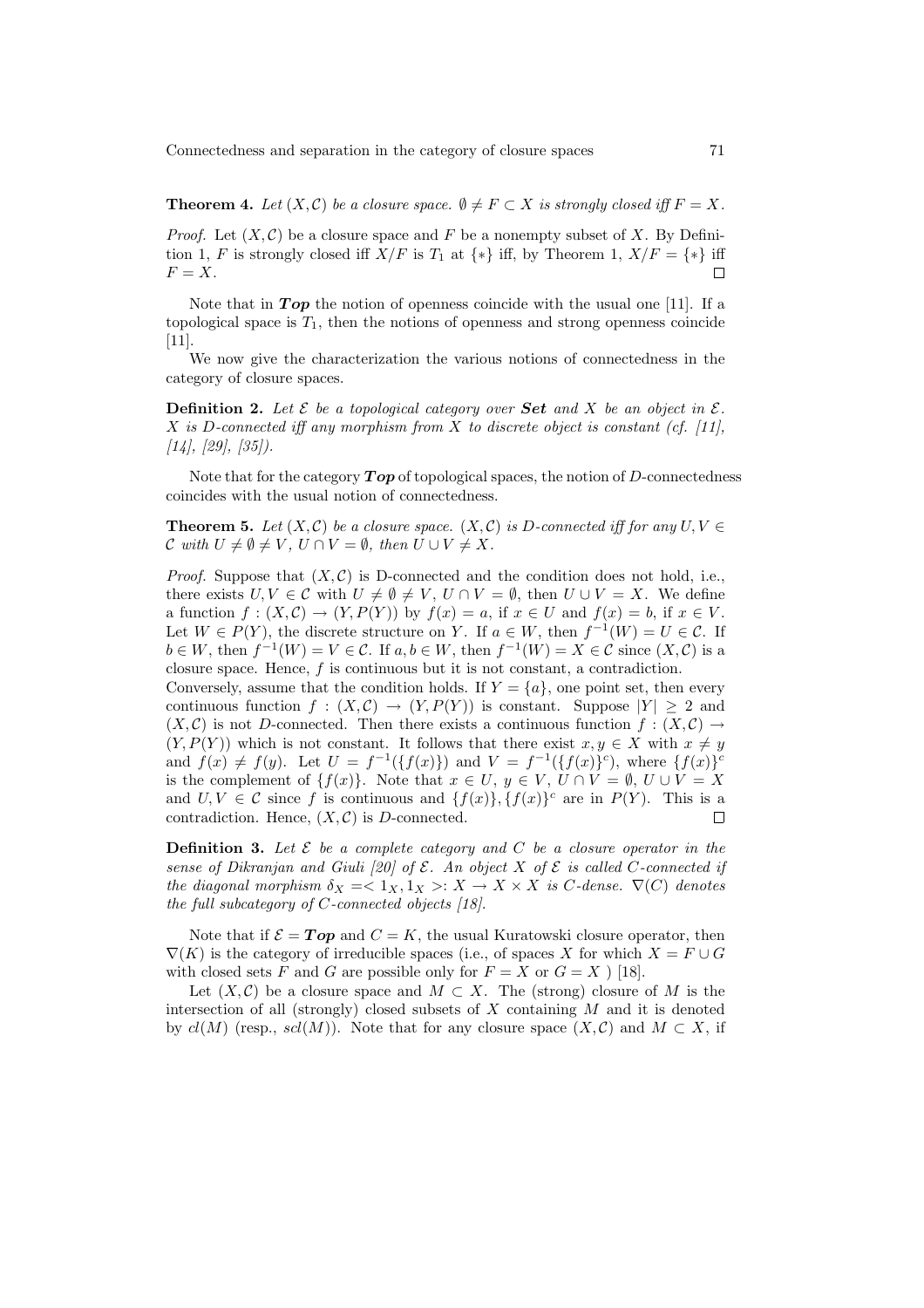$M \neq \emptyset$ , then  $cl(M) = X = scl(M)$  and if  $M = \emptyset$ , then  $cl(\emptyset) = \emptyset = scl(\emptyset)$  are closure operators of  $Cls$  in the sense of [20].

We have;

**Corollary 1.** Every closure space  $(X, C)$  is cl(scl)-connected.

**Remark 2.** Let  $(X, \mathcal{C})$  be a closure space. If  $(X, \mathcal{C})$  is D-connected, then  $(X, \mathcal{C})$  is  $cl(scl)$ -connected, but the converse of this implication is not true, in general. For example, suppose  $X = \{a, b\}$  and  $C = P(X)$ . Then, by Theorem 5 and Corollary 1,  $(X, \mathcal{C})$  is cl(scl)–connected but it is not D-connected.

# 4 Hausdorff Closure Spaces

Let B be a nonempty set,  $B^2 = B \times B$  be cartesian product of B with itself and  $B^2 \vee_{\Delta} B^2$  be two distinct copies of  $B^2$  identified along the diagonal. A point  $(x, y)$ in  $B^2 \vee_{\Delta} B^2$  will be denoted by  $(x, y)_1((x, y)_2)$  if  $(x, y)$  is in the first (resp. second) component of  $B^2 \vee_{\Delta} B^2$ . Clearly  $(x, y)_1 = (x, y)_2$  iff  $x = y$  [5].

The principal axis map  $A : B^2 \vee \Delta B^2 \to B^3$  is given by  $A(x, y)_1 = (x, y, x)$ and  $A(x,y)_2 = (x,x,y)$ . The skewed axis map  $S : B^2 \vee \Delta B^2 \to B^3$  is given by  $S(x, y)_1 = (x, y, y)$  and  $S(x, y)_2 = (x, x, y)$  and the fold map,  $\nabla : B^2 \vee \Delta B^2 \to B^2$ is given by  $\nabla(x,y)_i = (x, y)$  for  $i = 1, 2$  [5].

**Definition 4.** (cf. [5], [9] and [38]) Let  $\mathcal{U}: \mathcal{E} \to \mathbf{Set}$  be a topological functor, X an object in  $\mathcal E$  with  $\mathcal U(X) = B$ .

- 1. X is  $\overline{T_0}$  iff the initial lift of the U-source  $\{A : B^2 \vee_A B^2 \to \mathcal{U}(X^3) = B^3 \text{ and }$  $\nabla : B^2 \vee \Delta B^2 \to \mathcal{UD}(B^2) = B^2$  is discrete, where  $\mathcal D$  is the discrete functor which is a left adjoint to  $U$ .
- 2. X is  $T_0$  iff X does not contain an indiscrete subspace with (at least) two points.
- 3. X is  $Pre\overline{T_2}$  iff the initial lifts of the U -sources  $\{A : B^2 \vee_{\Delta} B^2 \to \mathcal{U}(X^3) = B^3\}$ and  $\{S: B^2 \vee \Delta B^2 \to \mathcal{U}(X^3) = B^3\}$  coincide.
- 4. X is  $PreT'_{2}$  iff the initial lift of the U-source  $\{S: B^{2} \vee \Delta B^{2} \to \mathcal{U}(X^{3}) = B^{3}\}\$ and the final lift of the  $\mathcal{U}-\sinh\left\{i_1, i_2 : \mathcal{U}(X^2) = B^2 \to B^2 \vee_{\Delta} B^2\right\}$  coincide, where  $i_1$  and  $i_2$  are the canonical injections.
- 5. X is  $\overline{T_2}$  iff X is  $\overline{T_0}$  and  $Pre\overline{T_2}$ .
- 6. X is  $NT_2$  iff X is  $T_0$  and  $Pre\overline{T_2}$ .
- 7. X is  $MT_2$  iff X is  $T_0$  and  $PreT'_2$ .
- 8. X is  $ST_2$  iff  $\Delta$ , the diagonal, is strongly closed in  $X^2$ .
- 9. X is  $\Delta T_2$  iff  $\Delta$ , the diagonal, is closed in  $X^2$ .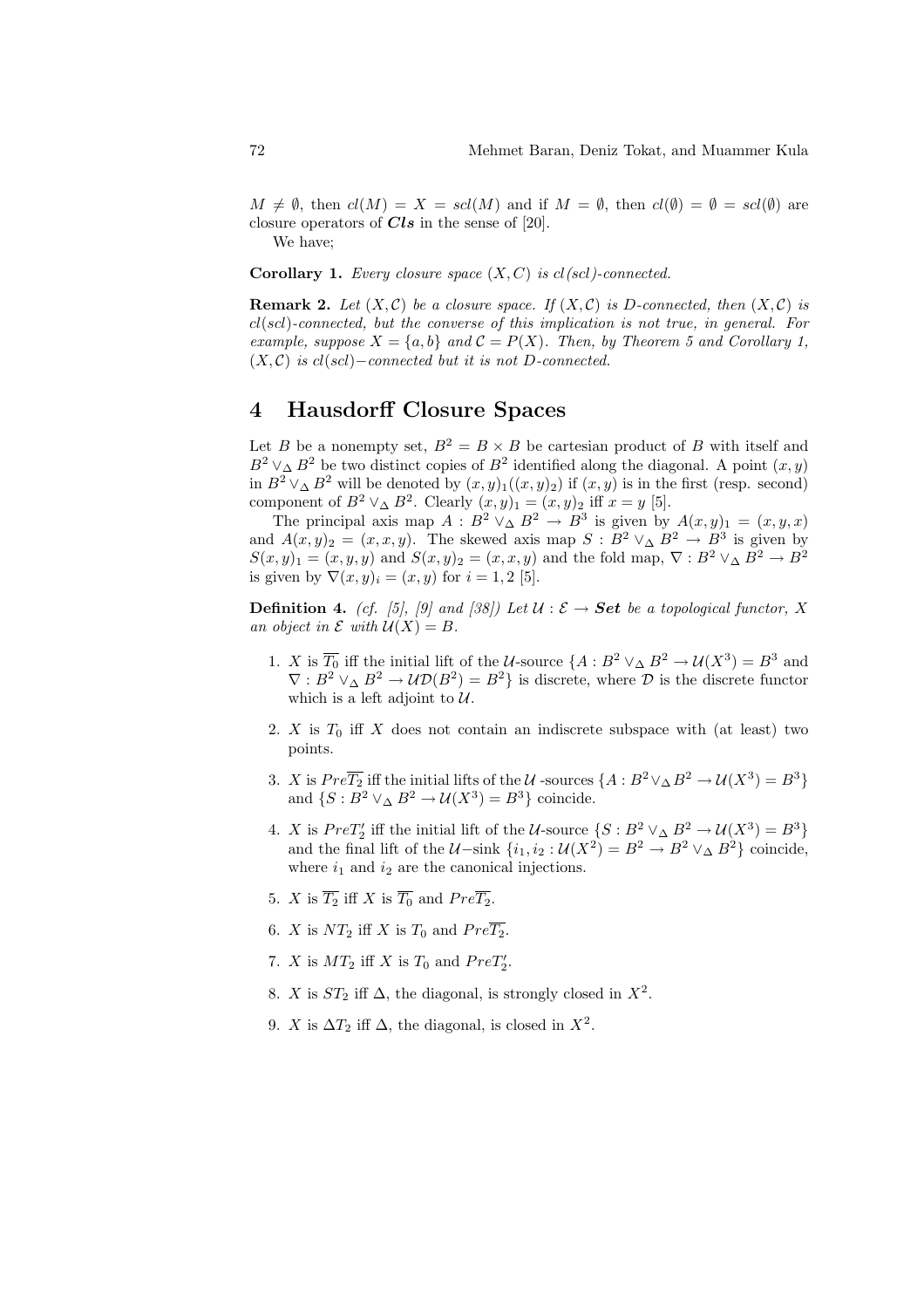**Remark 3.** 1. Note that for the category **Top** of topological spaces,  $\overline{T_0}$ ,  $T_0$ ,  $Pre\overline{T_2}$ ,  $PreT_{2}^{\prime },$  and  $\overline{T_{2}}$  reduce to the usual  $T_{0},$   $T_{1},$   $PreT_{2}$  (where a topological space is called  $PreT<sub>2</sub>$  if for any two distinct points, if there is a neighbourhood of one missing the other, then the two points have disjoint neighbourhoods), and  $T_2$  separation axioms, respectively [5].

2. Let  $U : \mathcal{E} \to \mathcal{B}$  be a topological functor. In [8], it is shown that every indiscrete object of  $\mathcal E$  is  $Pre \overline{T_2}$ . Furthermore, if  $X$  is  $Pre T_2'$ , then it is  $Pre \overline{T_2}$  object in  $\mathcal E$  [10]. In an arbitrary topological category,  $Pre \overline{T_2}$  and  $Pre T_2'$  objects are used to define various forms of each of  $T_2$  objects and regular objects, and consequently normal objects, see [5] and [7].

3. Mielke in [32] showed that pre-Hausdorff objects are used to characterize the decidable objects, [27] or [30] in a topos, where an object X of  $\mathcal E$ , a topos, is said to be decidable if the diagonal  $\Delta \subset X^2$  is a complemented subobject. Moreover, it is proved in [31] that the image of a topos in a topological category by a geometric morphism [27] or [30], i.e., an exact functor which has a right adjoint, is a  $PreT_2'$ object. In particular,  $PreT'_{2}$  objects play a role in the general theory of geometric realizations, their associated interval and corresponding homotopy structures [31].

4. In [6] for an arbitrary topological category, it is proven that there is no relationship between  $\overline{T_0}$  and  $T_0$ , in general. Moreover, it is shown, in [10], that the notions of  $\overline{T_2}$ , N $T_2$ , M $T_2$ ,  $\Delta T_2$ , and S $T_2$  are independent of each other, in general.

**Theorem 6.** Let  $(X, \mathcal{C})$  be a closure space.  $(X, \mathcal{C})$  is  $\overline{T_0}$  iff X is a singleton.

*Proof.* Suppose  $(X, C)$  is  $\overline{T_0}$  and  $X \neq \{x\}$ . Then there exists  $y \in X$  such that  $x \neq y$ . Since  $A(x, y)_1 = (x, y, x) \in W$  and  $W \in C^3$ , where  $C^3$  is the product structure on  $X^3$ , there exist  $M, N \text{ ∈ } C$  such that  $W = π1^{-1}(N) ∪ π2^{-1}(M) ∪ π3^{-1}(N)$  $(N \times X^2) \cup (X \times M \times X) \cup (X^2 \times N)$ . Since  $x \neq y$  we have  $\nabla - 1((x, y)) =$  $\{(x,y)_1,(x,y)_2\}.$  However,  $\{(x,y)_1\} = \nabla - 1(\{x,y\}) \cup A^{-1}(W) \supset \{(x,y)_1,(x,y)_2\}.$ This is a contradiction. Hence,  $X = \{x\}$ . Conversely, if  $X = \{x\}$ , i.e., a singleton, then clearly, by Definition 4,  $(X, C)$  is  $T_0$ .  $\Box$ 

**Theorem 7.** Let  $(X, \mathcal{C})$  be a closure space.  $(X, \mathcal{C})$  is  $T_0$  iff for all different pair of points  $x, y \in X$ , there exists a set  $U_x \in \mathcal{C}$  with  $x \in U_x$  such that  $y \notin U_x$  or there exists a set  $U_y \in \mathcal{C}$  with  $y \in U_y$  such that  $x \notin U_y$ .

*Proof.* Suppose  $(X, \mathcal{C})$  is  $T_0$ , i.e., X does not contain an indiscrete subspace with two points and  $x, y \in X$  with  $x \neq y$ . Let  $A = \{x, y\}$  and  $C_A = \{U \cap A : U \in C\}$ , the subspace structure on A. Since  $\mathcal{C}_A$  is not indiscrete structure, then there exists a set  $U_x \in \mathcal{C}_A$  with  $x \in U_x$  such that  $y \notin U_x$  or there exists a set  $U_y \in \mathcal{C}_A$  with  $y \in U_y$  such that  $x \notin U_y$ . Suppose  $x \in U_x \in \mathcal{C}_A$ . Then, there exists a set  $U \in \mathcal{C}$ such that  $x \in U$  and  $U_x = U \cap A$ . If  $y \in U$ , then  $y \in U_x$ . This is a contradiction. Hence,  $y \notin U$ . Similarly, if  $y \in U_y \in \mathcal{C}_A$ , then there exists a set  $V \in \mathcal{C}$  such that  $x \in V$  with  $U_y = V \cap A$ . If  $x \in V$ , then  $x \in U_y$ . This is a contradiction. Therefore,  $x \notin V$ .

Conversely, suppose the above condition holds. We want to show that  $X$  contains an indiscrete subspace with two points, i.e.,  $A = \{x, y\}$  and  $C_A = \{\emptyset, A, U_x \cap A\}$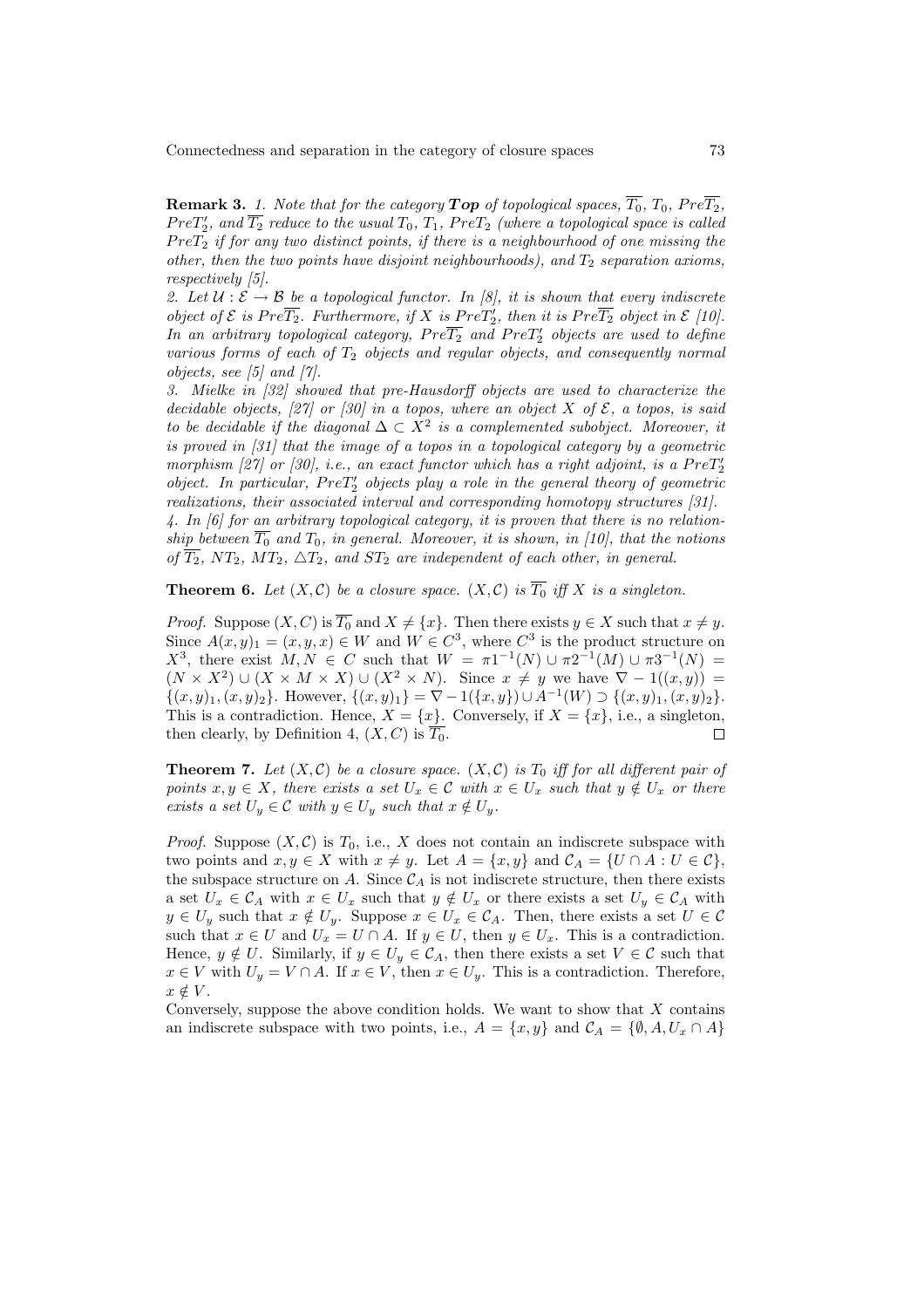with  $x \neq y$ . Since  $A \in \mathcal{C}_A$ , there exists  $V_x \in \mathcal{C}$ ,  $x \in V_x$  such that  $V_x \cap A = A$ . Thus,  $A \subset V_x$ , i.e.,  $y \in V_x$ . This is a contradiction. Similarly, we can show for  $x \in U_y$ . Therefore, X does not contain an indiscrete subspace with two points. Hence,  $(X, \mathcal{C})$  is  $T_0$ .  $\Box$ 

**Theorem 8.** Let  $(X, \mathcal{C})$  be a closure space.  $(X, \mathcal{C})$  is  $Pre\overline{T_2}$  iff it is an indiscrete closure space.

*Proof.* If  $(X, \mathcal{C})$  is indiscrete closure space, then, by Remark 3.2, it is  $Pre\overline{T_2}$ . Suppose that  $(X, \mathcal{C})$  is  $Pre\overline{T_2}$ . If  $X = \emptyset$  or  $X = \{x\}$ , then it is obvious that  $(X, \mathcal{C})$ is indiscrete closure space and by Remark 3.2,  $(X, \mathcal{C})$  is  $Pre\overline{T_2}$ . Suppose that X contains at least two points, i.e., there exist  $x, y \in X$  with  $x \neq y$ . Assume that  $A = \{x, y\} \subset X$ . The induced structure on A is given by  $C_A = \{A \cap U : U \in C\}$ . We want to show that  $(A, \mathcal{C}_A)$  is  $Pre \overline{T_2}$  only if  $\mathcal{C}_A$  is indiscrete structure on A. We have four cases.

Case 1. If  $C_A = \{\emptyset, A\}$ , then, by Remark 3.2,  $(A, C_A)$  is  $Pre\overline{T_2}$ .

Case 2. If  $C_A = \{\emptyset, A, \{x\}\},\$  then  $C_A^3 = \{\emptyset, A^3, \{x\} \times A^2, A \times \{x\} \times A, A^2 \times A\}$  ${x},({x} \times A^2) \cup (A \times {x} \times A),({x} \times A^2) \cup (A^2 \times {x}), (A \times {x} \times A) \cup (A^2 \times {x}),$  $({x} \times A^2) \cup (A \times {x} \times A) \cup ({x} \times A^2)$ , where  $C_A^3$  is the product structure on  $A^3$ . We claim that  $(A, \mathcal{C}_A)$  is not  $Pre\overline{T_2}$ . Let  $W = A^2 \times \{x\} \in \mathcal{C}_A^3$  and  $U = S^{-1}(W) = S^{-1}(A^2 \times \{x\}) = \{(x, x)_1 = (x, x)_2, (y, x)_1, (y, x)_2\}.$  In fact, if  $(x, y)_1 \in U = S^{-1}(W)$ , then  $S(x, y)_1 = (x, y, y) \notin W = A^2 \times \{x\}$ , since  $x \neq y$ . Similarly,  $(y, x)_1 \in U = S^{-1}(W)$ , then  $S(y, x)_1 = (y, x, x) \in W$  $A^2 \times \{x\}$ . Hence  $(y, x)_1 \in S^{-1}(W)$ . If  $(x, y)_2 \in U = S^{-1}(W)$ , then  $S(x, y)_2 =$  $(x, x, y) \notin W = A^2 \times \{x\}$ , since  $x \neq y$ . Similarly, if  $(y, x)_2 \in U = S^{-1}(W)$ , then  $S(y,x)_2 = (y, y, x) \in W = A^2 \times \{x\}$ . Therefore,  $(y, x)_2 \in U = S^{-1}(W)$ . Hence,  $S^{-1}(W) = \{(x, x)_1 = (x, x)_2, (y, x)_1, (y, x)_2\}$ . However, there is no  $W' \in C_A^3$ such that  $A^{-1}(W') = S^{-1}(W)$ . In fact, if  $W = A^2 \times \{x\}$ , then  $A^{-1}(W) =$  $\{(x,x)_1 = (x,x)_2, (x,y)_1, (y,x)_2\}.$  In fact, if  $(x,y)_1 \in A^{-1}(W)$ , then  $A(x,y)_1 =$  $(x, y, x) \in W = A^2 \times \{x\}.$  Thus,  $(x, y)_1 \in A^{-1}(W)$ . If  $(y, x)_1 \in A^{-1}(W)$ , then  $A(y, x)_1 = (y, x, y) \notin W = A^2 \times \{x\}$ , since  $x \neq y$ . Similarly, if  $(x, y)_2 \in$  $A^{-1}(W)$ , then  $A(x,y)_2 = (x,x,y) \notin W = A^2 \times \{x\}$ , since  $x \neq y$ . If  $(y,x)_2 \in$  $A^{-1}(W)$ , then  $A(y,x)_2 = (y, y, x) \in W = A^2 \times \{x\}$ . Hence,  $(y, x)_2 \in A^{-1}(W)$ . Similarly, we have  $A^{-1}(\mathcal{C}_A^3) = \{ \emptyset, A^2 \vee_{\Delta} A^2, \{(x,x)_1 = (x,x)_2, (x,y)_2, (x,y)_1 \},\}$  ${(x, x)_1 = (x, x)_2, (x, y)_2, (y, x)_1}, {(x, x)_1 = (x, x)_2, (x, y)_1, (y, x)_2}, {(x, x)_1 = (x, x)_2, (x, y)_2}$  $(x, x)_2, (x, y)_2, (x, y)_1, (y, x)_1$ ,  $\{(x, x)_1 = (x, x)_2, (x, y)_2, (x, y)_1, (y, x)_2\}$ ,  $\{(x, x)_1 = (x, x)_2, (x, y)_2, (x, y)_2, (x, y)_2, (x, y)_2, (x, y)_2, (x, y)_2, (x, y)_2, (x, y)_2, (x, y)_2, (x, y)_2, (x, y)_2, (x, y)_2, (x, y)_2, (x, y)_2, (x, y)_2, (x, y)_2, (x, y)_2, (x, y)_2, (x, y)_2, ($  $(x, x)_2, (x, y)_2, (y, x)_1, (x, y)_1, (y, x)_2\}$ . Therefore,  $S^{-1}(W) \in S^{-1}(\mathcal{C}_A^3)$ , but  $S^{-1}(W)$  $\notin A^{-1}(\mathcal{C}_A^3)$ . Thus  $A^{-1}(\mathcal{C}_A^3) \neq S^{-1}(\mathcal{C}_A^3)$ .

Case 3. If  $C_A = \{\emptyset, A, \{y\}\}\$ , then the proof is similar to Case 2. Case 4. If  $C_A = \{\emptyset, A, \{x\}, \{y\}\}\$  then  $C_A^3 = \{\emptyset, A^3, \{x\} \times A^2, A \times \{x\} \times A, A^2 \times A\}$  ${x}$ ,  ${y} \times A^2$ ,  $A \times {y} \times A$ ,  $A^2 \times {y}$ ,  $({x} \times A^2) \cup (A \times {x} \times A)$ ,  $({x} \times A^2) \cup (A^2 \times {x})$ ,  $(A \times \{x\} \times A) \cup (A^2 \times \{x\}), (\{x\} \times A^2) \cup (A \times \{x\} \times A) \cup (\{x\} \times A^2), (\{y\} \times A^2)$  $A^2$ ) ∪ ( $A \times \{y\} \times A$ ),  $(\{y\} \times A^2)$  ∪ ( $A^2 \times \{y\}$ ), ( $A \times \{y\} \times A$ ) ∪ ( $A^2 \times \{y\}$ ), ( $\{y\} \times A$ )  $A^2$ )  $\cup$   $(A \times \{y\} \times A)$   $\cup$   $(\{y\} \times A^2)$ . Let  $W = A^2 \times \{x\}$ , by the above argument  $U = S^{-1}(W) = \{(x, x)_1 = (x, x)_2, (y, x)_1, (y, x)_2\}$  and  $U = S^{-1}(W) \notin A^{-1}(\mathcal{C}_A^3)$ .

Therefore,  $S^{-1}(\mathcal{C}_A^3) \neq A^{-1}(\mathcal{C}_A^3)$ .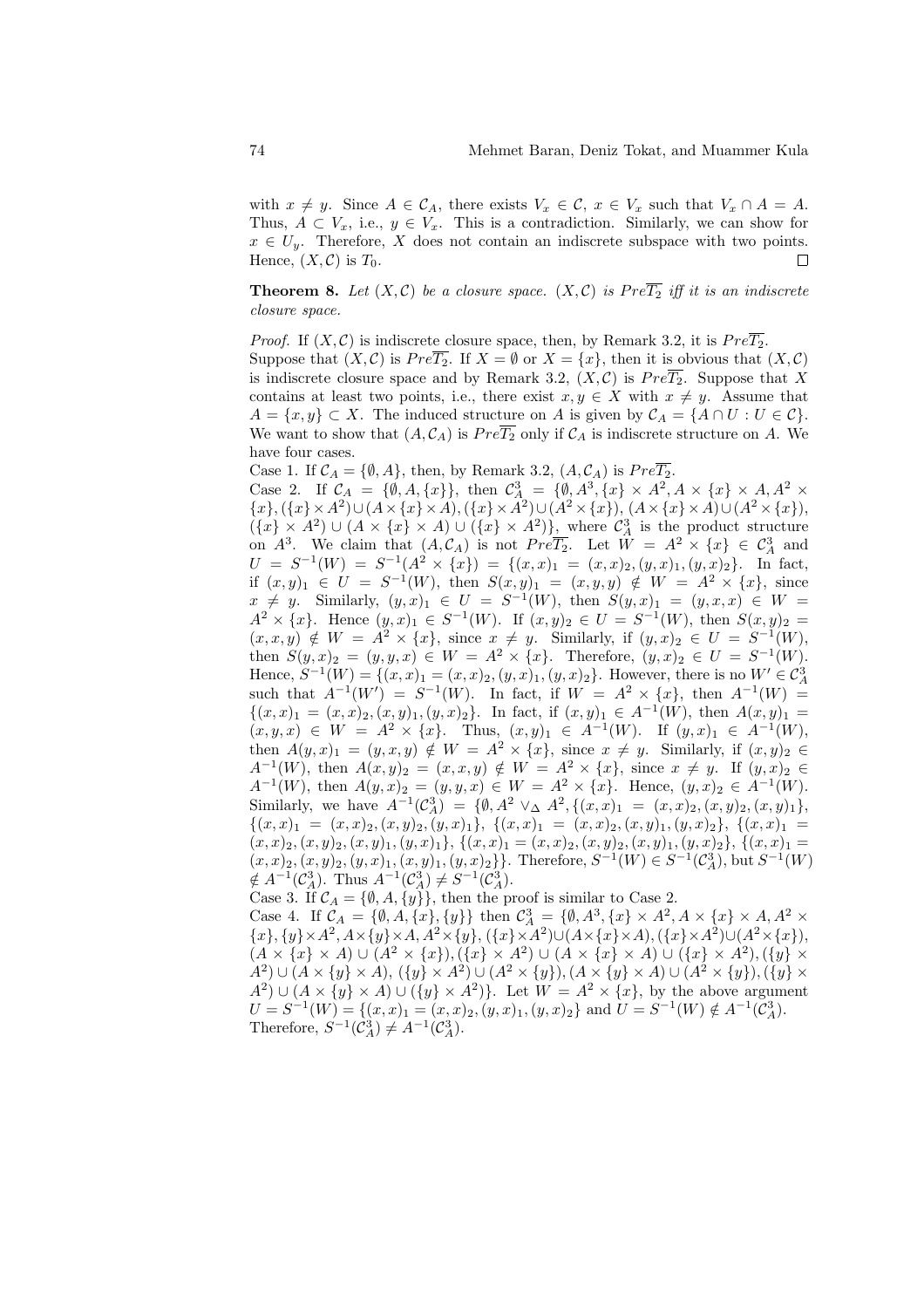In general, suppose X contains at least two points. If  $(X, \mathcal{C})$  is indiscrete closure space, then, by Remark 3.2,  $(X, \mathcal{C})$  is  $Pre\overline{T_2}$ . Suppose  $(X, \mathcal{C})$  is not an indiscrete closure space. Then, there exists  $U \subset X$  such that  $U \in \mathcal{C}$  with  $\emptyset \neq U \neq X$ .

1. Let  $x \in U$ ,  $y \notin U$  and  $W' = X^2 \times U \in C^3$ . Then,  $A^{-1}(W') \notin A^{-1}(C^3)$ . In fact, as it is shown in Case 2,  $W = A^2 \times \{x\} \in C_A^3$  and  $A^{-1}(W) \notin A^{-1}(C_A^3)$ . Since  $W =$  $A^2 \times \{x\} \in C^3_A$ , there exists  $X^2 \times U \in C^3$  such that  $W = A^2 \times \{x\} = A^3 \cap (X^2 \times U)$ . Since  $A^{-1}(W) \notin A^{-1}(\mathcal{C}_A^3)$ , we have  $A^{-1}(X^2 \times U) = A^{-1}(W') \notin A^{-1}(\mathcal{C}^3)$ . On the other hand, if  $A^{-1}(W') \in A^{-1}(\mathcal{C}^3)$ , then  $A^{-1}(W) \in A^{-1}(\mathcal{C}^3_A)$ . This is a contradiction. Similarly, since  $S^{-1}(W) \in S^{-1}(\mathcal{C}^3_A)$ , then  $S^{-1}(W') \in S^{-1}(\mathcal{C}^3)$ . If it was  $S^{-1}(W') \notin S^{-1}(\mathcal{C}^3)$ , then, by the definition of  $\mathcal{C}^3_A$ ,  $S^{-1}(W) \notin S^{-1}(\mathcal{C}^3_A)$ . This is a contradiction, as it shown in Case 2.

2. Let  $y \in U$ ,  $x \notin U$  and  $W' = X^2 \times U \in C^3$ . Then, as it is shown above  $A^{-1}(W') \notin A^{-1}(\mathcal{C}^3)$  and  $S^{-1}(W') \in S^{-1}(\mathcal{C}^3)$  by using Case 3.

3. Let  $x, y \in U$  and  $W' = X^2 \times U \in \mathcal{C}^3$ . Then, as it is shown above  $A^{-1}(W') \notin$  $A^{-1}(\mathcal{C}^3)$  and  $S^{-1}(W') \in S^{-1}(\mathcal{C}^3)$  by using Case 4.

Consequently, a closure space  $(X, \mathcal{C})$  is not  $Pre\overline{T_2}$  unless it is an indiscrete space.  $\Box$ 

**Theorem 9.** Let  $(X, \mathcal{C})$  be a closure space.  $(X, \mathcal{C})$  is  $PreT'_{2}$  iff it is an indiscrete closure space.

*Proof.* Suppose that  $(X, C)$  is  $PreT'_{2}$ . If  $X = \emptyset$  or  $X = \{x\}$  then it is obvious that  $(X, \mathcal{C})$  is indiscrete closure space. Assume that X contains at least two points. Then, there exist  $x, y \in X$  with  $x \neq y$ . Let  $A = \{x, y\} \subset X$ . Then  $C_A = \{A \cap U$ :  $U \in \mathcal{C}$  is the subspace structure on A. Let  $\mathcal{C}_A^2$  be the product structure on  $A^2$ and  $\mathcal{C}_A^*$  be the final structure on  $A^2 \vee_A A^2$  induced by canonical injections  $i_1$  and  $i_2: A^2 \to A^2 \vee_{\Delta} A^2$ , i.e.,  $\mathcal{C}_A^* = \{U \subset A^2 \vee_{\Delta} A^2 : i_1^{-1}(U) \in \mathcal{C}_A^2 \text{ and } i_2^{-1}(U) \in \mathcal{C}_A^2\}.$ We show that by Definition 4  $(A, \mathcal{C}_A)$  is  $PreT'_2$ , i.e.,  $S^{-1}(\mathcal{C}^3_A) = \mathcal{C}^*_A$ , where  $\mathcal{C}^3_A$  is the product structure on  $A^3$ , iff  $(A, \mathcal{C}_A)$  is indiscrete. We have four cases.

Case 1. If  $\mathcal{C}_A = \{\emptyset, A\}$ , the indiscrete structure, then it is easy to see that  $S^{-1}(\mathcal{C}_A^3)$  ${A^2 \vee_{\Delta} A^2, \emptyset} = \mathcal{C}_{A}^*$ . So  $(A, \mathcal{C}_{A})$  is  $PreT'_2$ .

Case 2. If  $C_A = \{\emptyset, A, \{x\}\}\,$ , then  $C_A^2 = \{\emptyset, A^2, \{x\} \times A, A \times \{x\}, (\{x\} \times A) \cup (A \times A)\}$  $\{x\}\}\,$ , where  $\mathcal{C}_A^2$  is the product structure on  $A^2$ . We want to show that  $(A, \mathcal{C}_A)$  is not  $PreT_2'$ . Let  $W = A^2 \times \{x\} \in C_A^3$  and  $S^{-1}(W) = S^{-1}(A^2 \times \{x\}) = \{(x, x)_1 =$  $(x, x)_2, (y, x)_1, (y, x)_2\} \in S^{-1}(\mathcal{C}_A^3)$ , as it is shown in the proof of above theorem. However, there is no element in  $\mathcal{C}_A^*$  equivalent to  $S^{-1}(W)$ . Let  $U = (\{x\} \times A) \vee_{\Delta} A^2$ . Note that  $i_1^{-1}(U) = \{x\} \times A \in C_A^2$  and  $i_2^{-1}(U) = A^2 \in C_A^2$ . Hence,  $U \in C_A^*$ . Similarly, we get  $C_A^* = \{ \emptyset, A^2 \vee_{\Delta} A^2, \{x\} \times A \vee_{\Delta} A^2, A^2 \vee_{\Delta} \{x\} \times A, A \times \{x\} \vee_{\Delta} A^2, A^2 \vee_{\Delta} A \times \{x\},$  $\left[\{x\} \times A \cup A \times \{x\}\right] \vee_{\Delta} A^2, A^2 \vee_{\Delta} [\{x\} \times A \cup A \times \{x\}]\}.$  Thus,  $S^{-1}(\mathcal{C}_{A}^3) \neq \mathcal{C}_{A}^*$ .

Case 3. If  $C_A = \{\emptyset, A, \{y\}\}\$  then, similar to the above case, we can show that  $S^{-1}(\mathcal{C}_A^3) \neq \mathcal{C}_A^*$ .

Case 4. If  $C_A = \{\emptyset, A, \{x\}, \{y\}\}\$ then  $C_A^2 = \{\emptyset, A^2, \{x\} \times A, A \times \{x\}, (\{x\} \times A) \cup$  $(A \times \{x\}), \{y\} \times A, A \times \{y\}, (\{y\} \times A) \cup (A \times \{y\}), (\{x\} \times A) \cup (\{y\} \times A), (\{x\} \times A)$ A) ∪  $(A \times \{y\}), (A \times \{x\})$  ∪  $(A \times \{y\})$ . Again, similar to Case 2, when we find  $\mathcal{C}_A^* = \{ \emptyset, A^2 \vee_{\Delta} A^2, \{x\} \times A \vee_{\Delta} A^2, A^2 \vee_{\Delta} \{x\} \times A, A \times \{x\} \vee_{\Delta} A^2, A^2 \vee_{\Delta} A \times \{x\},\$  $[{x} \times A \cup A \times {x}] \vee_{\Delta} A^2, A^2 \vee_{\Delta} [{x} \times A \cup A \times {x}], {y} \times A \vee_{\Delta} A^2, A^2 \vee_{\Delta} {y} \times A,$  $A \times \{y\} \vee_{\Delta} A^2, A^2 \vee_{\Delta} A \times \{y\}, [\{y\} \times A \cup A \times \{y\}] \vee_{\Delta} A^2, A^2 \vee_{\Delta} [\{y\} \times A \cup A \times \{y\}],$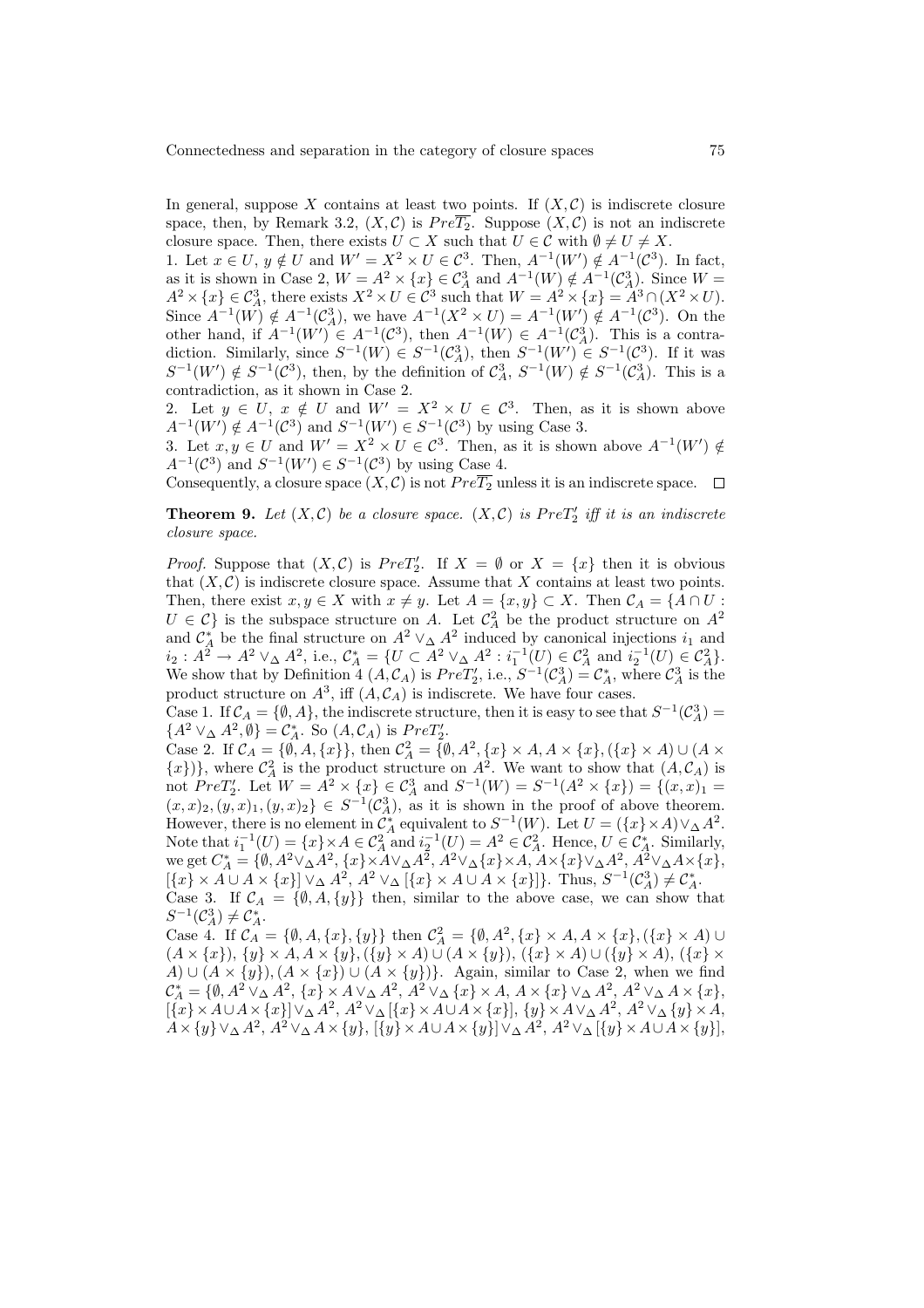$[\{x\}\times A\cup A\times\{y\}]\vee_{\Delta}A^2, A^2\vee_{\Delta}[\{x\}\times A\cup A\times\{y\}], [A\times\{x\}\cup\{y\}\times A]\vee_{\Delta}A^2,$  $A^2 \vee_{\Delta} [A \times \{x\} \cup \{y\} \times A]\},$  we can see that there is no element in  $\mathcal{C}_A^*$  which is equivalent to  $S^{-1}(W) = \{(x,x)_1 = (x,x)_2, (y,x)_1, (y,x)_2\}$ , where  $W = A^2 \times \{x\}$ . Hence,  $S^{-1}(\mathcal{C}_A^3) \neq \mathcal{C}_A^*$ .

Therefore, closure space  $(A, \mathcal{C}_A)$  is  $PreT'_2$  if and only if it is an indiscrete space. In general, suppose X contains at least two points. Let  $\mathcal{C}^2$  be the product structure on  $X^2$  and  $\mathcal{C}^*$  be the final structure on  $X^2 \vee_{\Delta} X^2$  induced by canonical injections *i*<sub>1</sub> and *i*<sub>2</sub> :  $X^2$  →  $X^2 \vee_{\Delta} X^2$ , i.e.,  $C^* = \{U \subset X^2 \vee_{\Delta} X^2 : i_1^{-1}(U) \in C^2 \text{ and }$  $i_2^{-1}(U) \in \mathcal{C}^2$ . We show that  $(X,\mathcal{C})$  is  $Pre\dot{T}'_2$ , i.e.,  $S^{-1}(\mathcal{C}^3) = \mathcal{C}^*$ , where  $\mathcal{C}^3$  is the product structure on  $X^3$ , iff  $(X, \mathcal{C})$  is indiscrete. If  $(X, \mathcal{C})$  is indiscrete closure space, then  $S^{-1}(\mathcal{C}^3) = \{ \emptyset, X^2 \vee_{\Delta} X^2 \} = \mathcal{C}^*$ . Thus  $(X, \mathcal{C})$  is  $PreT'_2$ .

Conversely, suppose that  $(X, \mathcal{C})$  is  $PreT'_{2}$  but it is not an indiscrete closure space. Then, there exists  $U \subset X$  such that  $U \in \mathcal{C}$  with  $\emptyset \neq U \neq X$ .

1. Let  $x \in U$ ,  $y \notin U$ ,  $A = \{x, y\}$  and  $W' = X^2 \times U \in \mathcal{C}^3$ . As it is shown in Case 2,  $W = A^2 \times \{x\} \in C_A^3$  and  $S^{-1}(W) \notin C_A^*$ . Since,  $W = A^2 \times \{x\} \in C_A^3$ , there exists  $X^2 \times U \in \mathcal{C}^3$ . Note that  $W = A^2 \times {\overline{x}} = A^3 \cap (X^2 \times U)$ . Since  $S^{-1}(W) \notin \mathcal{C}_A^*$ , we have  $S^{-1}(X^2 \times U) = S^{-1}(W') \notin \mathcal{C}^*$ . On the other hand, if  $S^{-1}(W') \in \mathcal{C}^*$ , then  $S^{-1}(W) \in C_A^*$ . This is a contradiction. Similarly, since  $S^{-1}(W) \in S^{-1}(C_A^3)$ , then  $S^{-1}(W') \in S^{-1}(\mathcal{C}^3)$ . If it is  $S^{-1}(W') \notin S^{-1}(\mathcal{C}^3)$ , then, by the definition of  $\mathcal{C}^3_A$ ,  $S^{-1}(W) \notin S^{-1}(\mathcal{C}_{A}^{3})$ . This is a contradiction, as it is shown in Case 2.

2. Let  $y \in U$ ,  $x \notin U$  and  $W' = X^2 \times U \in C^3$ . Then, as it is shown above  $S^{-1}(W') \notin \mathcal{C}^*$  and  $S^{-1}(W') \in S^{-1}(\mathcal{C}^3)$ , by using Case 3.

3. Let  $x, y \in U$  and  $W' = X^2 \times U \in \mathcal{C}^3$ . Then, as it is shown above  $S^{-1}(W') \notin \mathcal{C}^*$ and  $S^{-1}(W') \in S^{-1}(\mathcal{C}^3)$ , by using Case 4.

Therefore, a closure space  $(X, \mathcal{C})$  is not  $PreT'_{2}$  unless it is an indiscrete space.  $\Box$ 

**Theorem 10.** Let  $(X, \mathcal{C})$  be a closure space. X is  $\overline{T_2}$  (resp. NT<sub>2</sub> or MT<sub>2</sub>) iff X is a point or the empty set.

Proof. It follows from Definition 4 and Theorems 6, 7, 8, and 9.

**Theorem 11.** Let  $(X, \mathcal{C})$  be a closure space. X is  $\Delta T_2$  (resp.  $ST_2$ ) iff X is a point or the empty set.

 $\Box$ 

*Proof.* Assume  $(X, \mathcal{C})$  is  $\Delta T_2$  (resp.  $ST_2$ ), i.e.,  $\Delta$  is (strongly) closed in  $X^2$  by Definition 4. By Theorem 3 (Theorem 4),  $\Delta = X^2$ . It follows that X is a point or the empty set.  $\Box$ 

Converse is obvious.

**Remark 4.** 1. A closure space  $(X, \mathcal{C})$  is  $Pre\overline{T_2}$  iff  $(X, \mathcal{C})$  is  $PreT'_2$ . 2. If a closure space  $(X, \mathcal{C})$  is  $\overline{T_0}$ , then it is  $T_0$  but the converse is not true generally. For example, let  $X = \{a, b\}$  and  $C = \{\emptyset, X, \{a\}\}\$ . Then  $(X, C)$  is  $T_0$  but it is not  $\overline{T_0}$ .

3. All of  $\overline{T_2}$ , NT<sub>2</sub>, MT<sub>2</sub>,  $\Delta T_2$ , and ST<sub>2</sub> closure spaces are equivalent.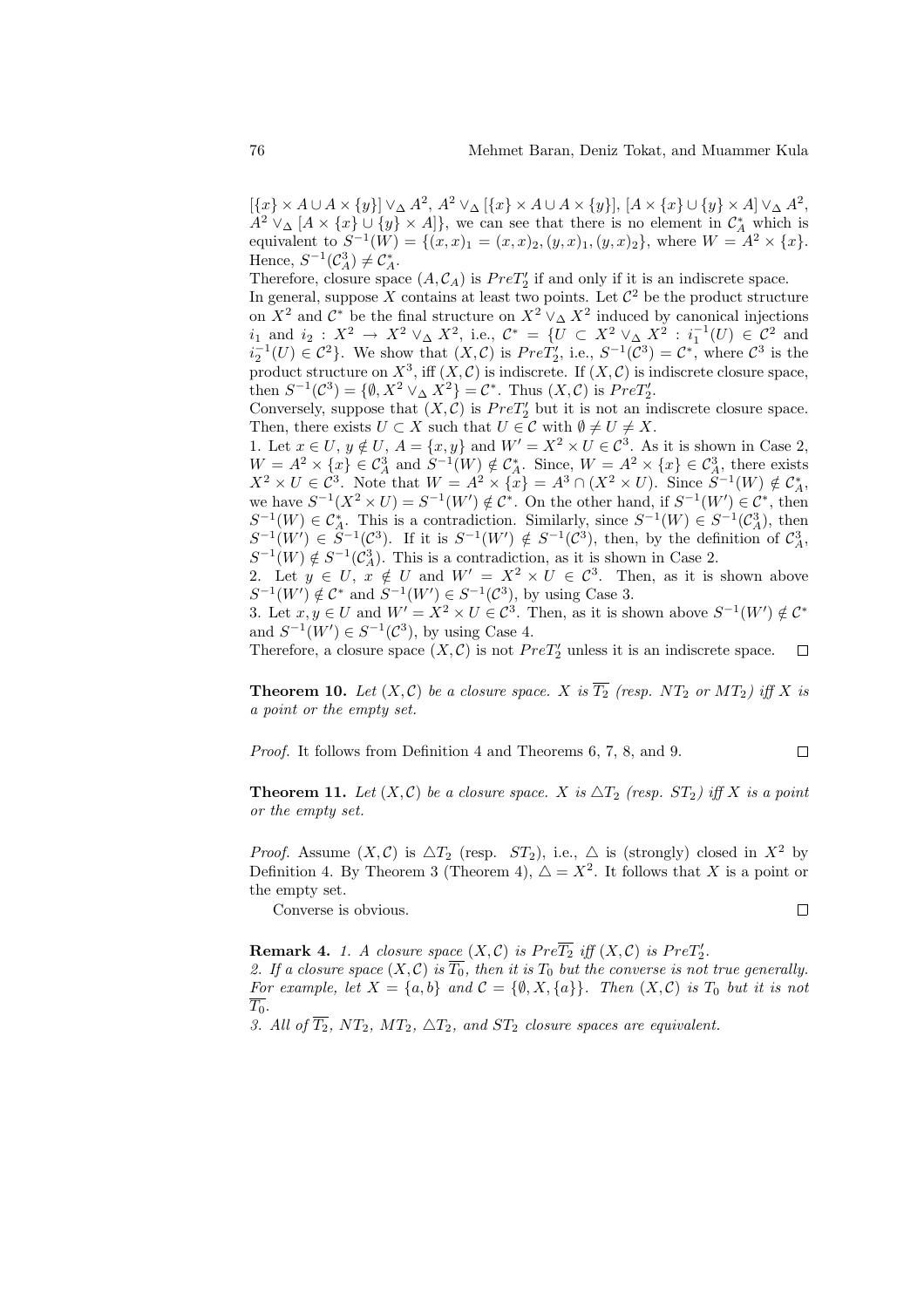#### References

- [1] J. Adámek, H. Herrlich, and G.E. Strecker, Abstract and Concrete Categories, Wiley, New York, 1990.
- [2] D. Aerts, Foundations of quantum physics: a general realistic and operational approach, Int. J. Theoret. Phys. 38 (1999), no. 1, 289-358.
- [3] D. Aerts, E. Colebunders, A. Van der Voorde, and B. Van Steirteghem, State property systems and closure spaces: a study of categorical equivalence, Int. J. Theoret. Phys. 38 (1999), no. 1, 359-385.
- [4] G. Aumann, Kontaktrelationen, Bayer. Akad. Wiss. Math.-Nat. Kl. Sitzungsber, (1970), 67-77.
- [5] M. Baran, Separation properties, Indian J. Pure Appl. Math. 23 (1992), 333- 341.
- [6] M. Baran, The notion of closedness in topological categories, Comment. Math. Univ. Carolinae 34 (1993), 383-395.
- [7] M. Baran,  $T_3$  and  $T_4$ -objects in topological categories, Indian J. Pure Appl. Math. 29 (1998), 59-69.
- [8] M. Baran, Compactness, perfectness, separation, minimality and closedness with respect to closure operators, Applied Categorical Structures 10 (2002), 403–415.
- [9] M. Baran, PreT2-objects in topological categories, Applied Categorical Structures 17 (2009), 591–602, DOI 10.1007/s10485-008-9161-4.
- [10] M. Baran, and H. Altindis,  $T_2$ -objects in topological categories, Acta Math. Hungar., 71 (1996), no. 1-2, 41-48.
- [11] M. Baran and M. Kula, A note on connectedness, Publ. Math. Debrecen, 68 (2006), no. 3-4, 489-501.
- [12] G. Birkhoff, The meaning of completeness, Ann. Math. 38 (1937), 57-60.
- [13] G. Birkhoff, Lattice Theory, American Mathematical Society, Providence, Rhonde Island, 1940.
- [14] G. Castellini and D. Hajek, Closure operators and connectedness, Topology and its Applications 55 (1994), 29-45.
- [15] E. Čech, *On bicompact spaces*, Ann. Math. **38** (1937), 823-844.
- [16] V. Claes, E. Lowen-Colebunders, and G. Sonck, Cartesian closed topological hull of the construct of closure spaces, Theory and Appl. of Categories (electronic journal) 8 (2001), 481-489.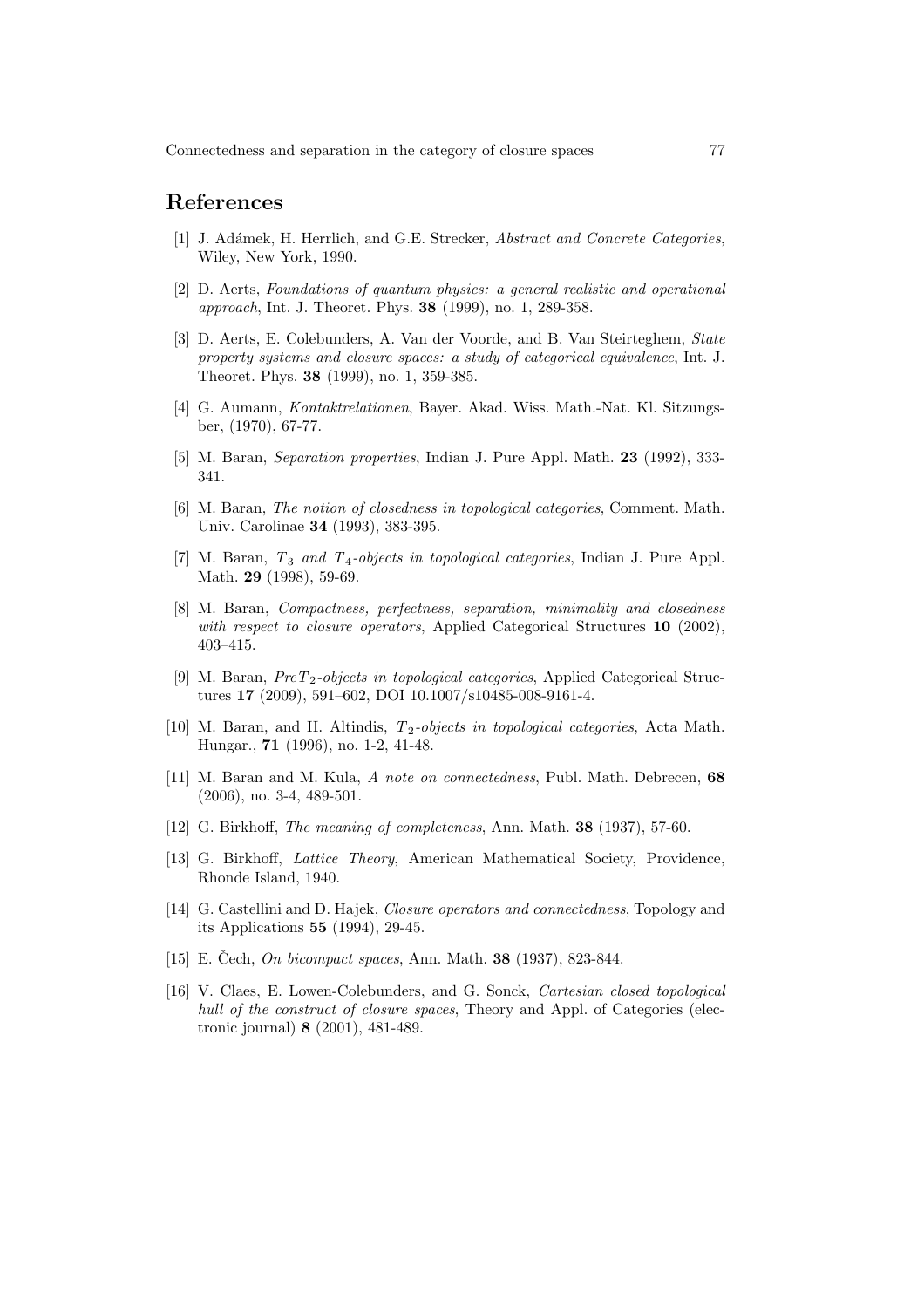- [17] V. Claes and G. Sonck, The quasitopos hull of the construct of closure spaces, Appl. Gen. Topology 4 (2003), 15-24.
- [18] M. M. Clementino and W. Tholen, Separation versus connectedness, Topology and its applications 75 (1997), 143-181.
- [19] D. Deses, E. Giuli, and E. Lowen-Colebunders, On the complete objects in the category of  $T_0$  closure spaces, Appl. Gen. Topology 4 (2003), 25-34.
- [20] D. Dikranjan and E. Giuli, *Closure operators I*, Topology Appl. 27 (1987), 129-143.
- [21] D. Dikranjan and E. Giuli, and A. Tozzi, Topological categories and closure operators, Quaestiones Math. 11(1988), 323-337.
- [22] D. Dikranjan and W. Tholen, Categorical Structure of Closure Operators, with Applications to Topology, Algebra and Discrete Mathematics, Kluwer Academic Publishers, 1995.
- [23] M. Erné, Lattice representations for categories of closure spaces, Categorical Topology, Sigma Series in Pure Mathematics 5, Heldermann Verlag Berlin, 197-222, 1984.
- [24] B. Garner and R. Wille, Formal Concept Analysis, Springer Verlag, Berlin, 1998.
- [25] E. Giuli, On classes of  $T_0$  spaces admitting completions, Appl. Gen. Topology 4 (2003), 143-155.
- $[26]$  P. Hertz, *Über Aximoensysteme für beliebige Satzsysteme. Teil I*, Math. Ann., 87 (1922), 246-269.
- [27] P.T. Johnstone, Topos Theory, L.M.S. Mathematics Monograph: No. 10. Academic, New York, 1977.
- [28] K. Kuratowski, Sur l'operation  $\overline{A}$  de l'Analysis Situs, Fund. Math. **3** (1922), 182-199.
- [29] H. Lord, Connectedness and disconnectedness, Annals Newyork Academy of Sciences **767** (1995), 115-139.
- [30] S. MacLane and I. Moerdijk, Sheaves in Geometry and Logic, Springer, New York, 1992.
- [31] M.V. Mielke, Separation axioms and geometric realizations, Indian J.Pure Appl. Math. 25 (1994), 711–722.
- [32] M.V. Mielke, Hausdorff separations and decidability, in: Symposium on Categorical Topology, pp. 155–160. University of Cape Town, Rondebosch, 1999.